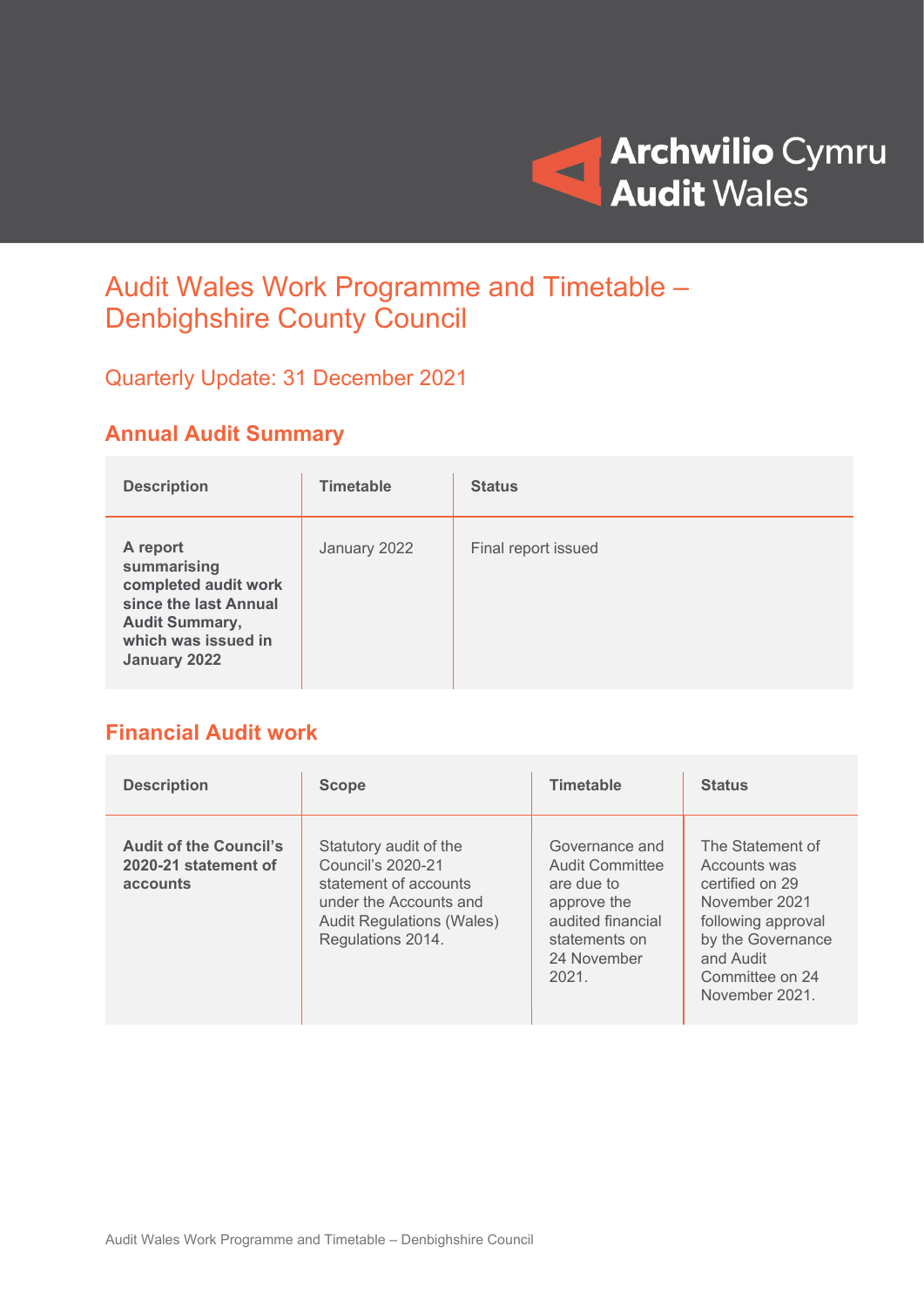| <b>Description</b>                                                                                                                                                         | <b>Scope</b>                                                                                                            | <b>Timetable</b>                                                                                          | <b>Status</b>                                                                                                                                                           |
|----------------------------------------------------------------------------------------------------------------------------------------------------------------------------|-------------------------------------------------------------------------------------------------------------------------|-----------------------------------------------------------------------------------------------------------|-------------------------------------------------------------------------------------------------------------------------------------------------------------------------|
| <b>Certification of the</b><br><b>Council's Grant</b><br>claims and returns<br>2020-21<br>Non-Domestic<br>Rates return<br>Teachers'<br>$\bullet$<br><b>Pensions Return</b> | Certification that the<br>Council's grant claims are<br>prepared in accordance<br>with the certificate<br>instructions. | Report to the<br>grant-paying<br>bodies:<br>19<br>November<br>2021<br>30<br>$\bullet$<br>November<br>2021 | The Teachers'<br>Pension return was<br>certified in<br>December 2021<br>and work is<br>progressing on<br>certification of the<br>remaining grants<br>claims and returns |
| Social Care<br>Workforce<br>Development<br>Claim                                                                                                                           |                                                                                                                         | 7 January<br>$\bullet$<br>2022<br>31 January<br>$\bullet$<br>2022                                         | in early 2022.                                                                                                                                                          |
| <b>Housing Benefit</b><br><b>Subsidy Claim</b>                                                                                                                             |                                                                                                                         |                                                                                                           |                                                                                                                                                                         |

### **Performance Audit work**

| 2020-21 Performance<br><b>Audit Work</b>                              | <b>Scope</b>                                                                                                                                                                                                       | <b>Timetable</b>  | <b>Status</b>                                                                                                          |
|-----------------------------------------------------------------------|--------------------------------------------------------------------------------------------------------------------------------------------------------------------------------------------------------------------|-------------------|------------------------------------------------------------------------------------------------------------------------|
| Commissioning<br><b>Older People's Care</b><br><b>Home Placements</b> | A project common to north Wales<br>councils and Betsi Cadwaladr<br>University Health Board that<br>reviewed how partners<br>collaborate in the strategic<br>commissioning of residential and<br>nursing home care. | September<br>2021 | Final reports<br>(local and<br>national) issued<br>December 2021.                                                      |
| <b>Financial</b><br><b>Sustainability</b>                             | A project common to all local<br>councils that assessed financial<br>sustainability in light of current<br>and anticipated future challenges<br>building on work undertaken<br>during 2019-20.                     | <b>July 2021</b>  | Final local report<br>issued August<br>2021<br><b>National</b><br><b>Summary Report</b><br>published<br>September 2021 |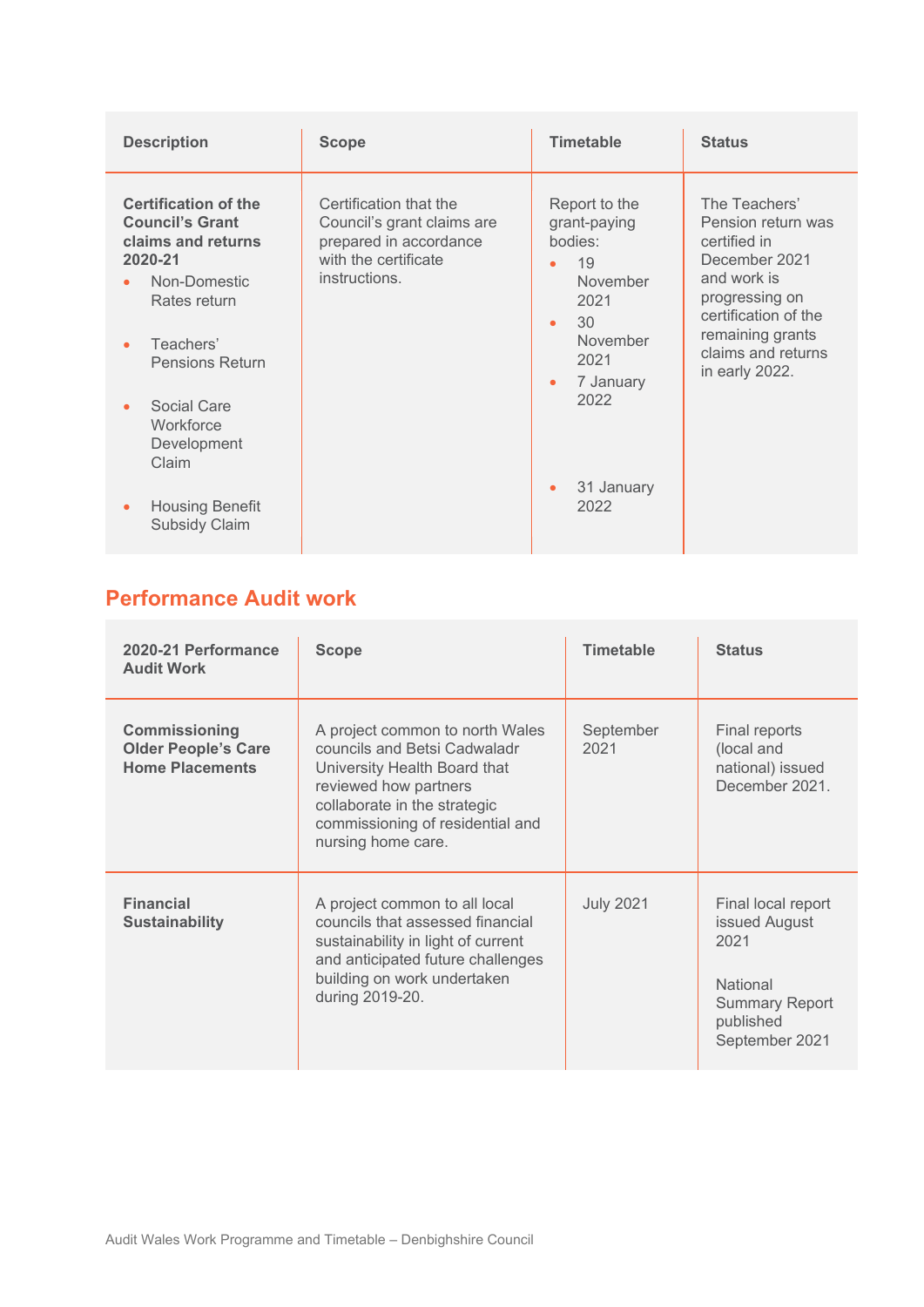| 2020-21 Performance<br><b>Audit Work</b>                      | <b>Scope</b>                                                                                                                                                                                                | <b>Timetable</b> | <b>Status</b>                          |
|---------------------------------------------------------------|-------------------------------------------------------------------------------------------------------------------------------------------------------------------------------------------------------------|------------------|----------------------------------------|
| <b>Delivering</b><br><b>Environmental</b><br><b>Ambitions</b> | The review has examined the<br>progress the Council has made in<br>establishing arrangements to<br>deliver its commitment to<br>becoming a net carbon zero and<br>ecologically positive Council by<br>2030. | Summer 2021      | Final report<br>issued October<br>2021 |

| 2021-22 Performance<br>audit work                                                                      | <b>Scope</b>                                                                                                                                                                                                                                                   | <b>Timetable</b> | <b>Status</b>                                                                                           |
|--------------------------------------------------------------------------------------------------------|----------------------------------------------------------------------------------------------------------------------------------------------------------------------------------------------------------------------------------------------------------------|------------------|---------------------------------------------------------------------------------------------------------|
| <b>Well-being of Future</b><br><b>Generations Act</b><br>(Wales) 2015 (WFG<br><b>Act) examinations</b> | We will seek to integrate the<br>delivery of our WFG examinations<br>of steps to deliver well-being<br>objectives with our other audit<br>work. We will discuss this with the<br>Council as we scope and deliver<br>the audit projects listed in this<br>plan. | N/A              | N/A                                                                                                     |
| Improvement<br>reporting audit                                                                         | Audit of discharge of duty to<br>publish an assessment of<br>performance.                                                                                                                                                                                      | October 2021     | Compliance<br>certificate for the<br>Council's<br>assessment of<br>performance<br>issued August<br>2021 |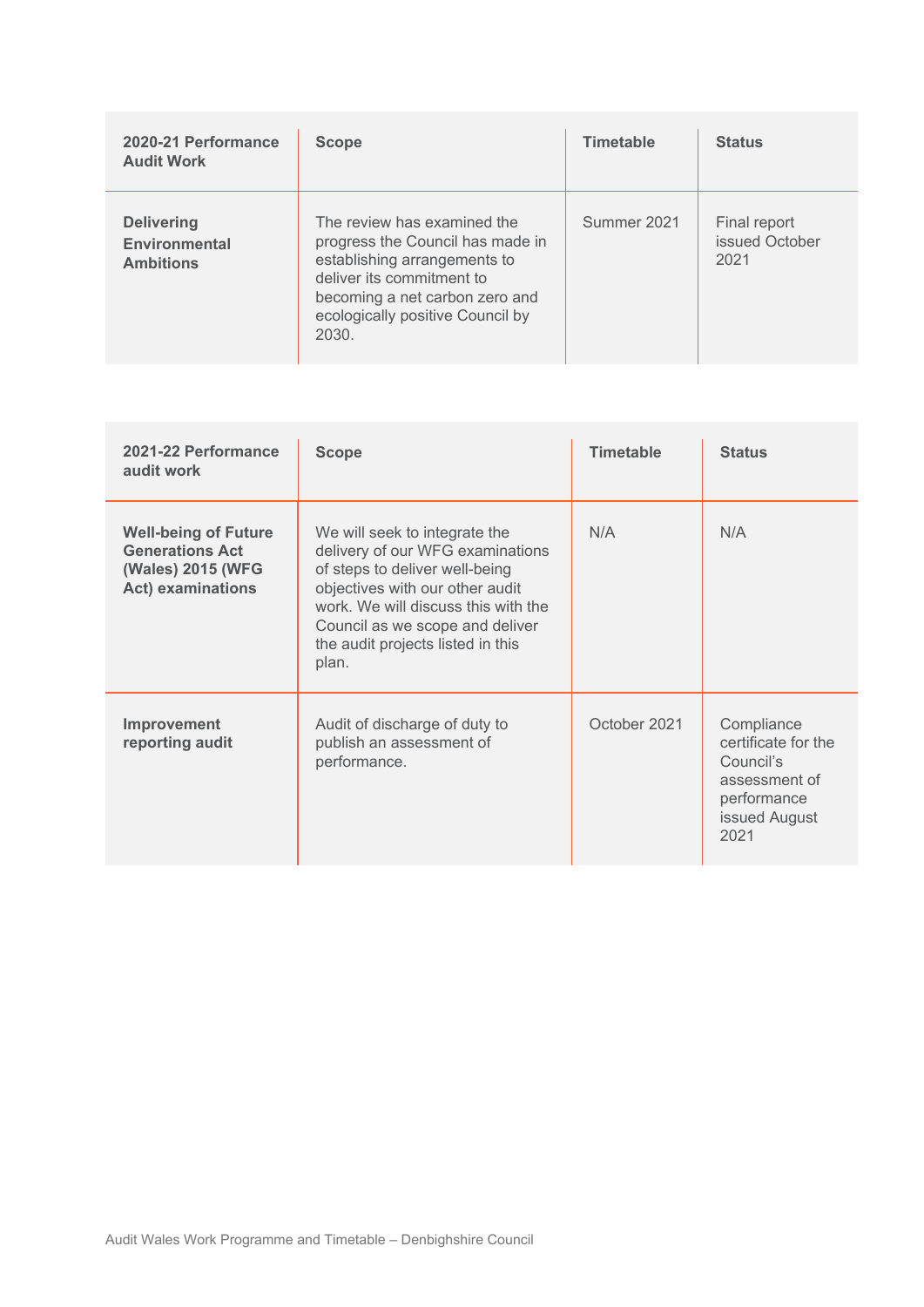| 2021-22 Performance<br>audit work                                                                 | <b>Scope</b>                                                                                                                                                                                                                                                                                                                                                                                                                                                                                                                                                                     | <b>Timetable</b>                                  | <b>Status</b>                          |
|---------------------------------------------------------------------------------------------------|----------------------------------------------------------------------------------------------------------------------------------------------------------------------------------------------------------------------------------------------------------------------------------------------------------------------------------------------------------------------------------------------------------------------------------------------------------------------------------------------------------------------------------------------------------------------------------|---------------------------------------------------|----------------------------------------|
| <b>Assurance and Risk</b><br><b>Assessment</b>                                                    | Project to identify the level of audit<br>assurance and/or where further<br>audit work may be required in<br>future years in relation to risks to<br>the Council putting in place proper<br>arrangements to secure value for<br>money in the use of resources.<br>At Denbighshire Council the<br>project is likely to focus on:<br>Financial position<br>$\bullet$<br>Self-assessment<br>$\bullet$<br>arrangements<br>Recovery planning<br>$\bullet$<br>Implications of the Local<br>$\bullet$<br>Government and Elections<br>(Wales) Act<br>Carbon reduction plans<br>$\bullet$ | April 2021 to<br><b>March 2022</b>                | Ongoing                                |
| <b>Springing Forward -</b><br><b>Examining the</b><br>building blocks for a<br>sustainable future | As the world moves forward,<br>learning from the global pandemic,<br>this review looks at how effectively<br>councils are strengthening their<br>ability to transform, adapt and<br>maintain the delivery of services,<br>including those delivered in<br>partnership with key stakeholders<br>and communities.                                                                                                                                                                                                                                                                  | <b>Planned</b> for<br>December<br>2021<br>onwards | <b>Fieldwork</b><br>underway           |
| <b>Driving Sustained</b><br><b>Performance</b><br>Improvement                                     | The review focused on the<br>robustness of the Council's<br>arrangements that support<br>continuous and sustainable<br>improvement.                                                                                                                                                                                                                                                                                                                                                                                                                                              | <b>July 2021</b>                                  | Final report<br>issued January<br>2022 |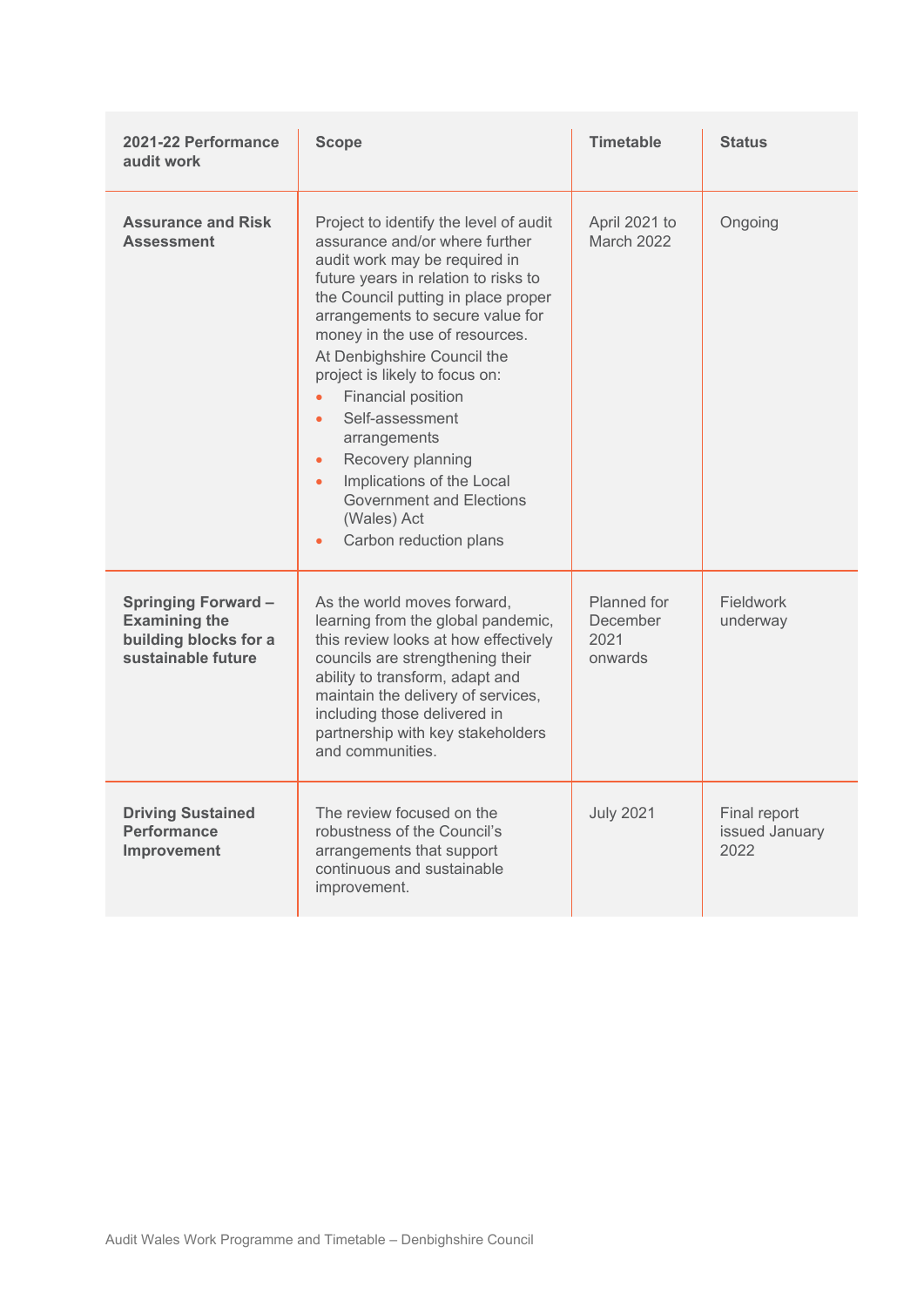## **Local government national studies planned/in progress**

| <b>Study</b>                                       | <b>Scope</b>                                                                                                                                                                          | <b>Timetable</b>                     | <b>Status</b>                                                                             | <b>Fieldwork planned at</b><br><b>Denbighshire County Council</b>                                |
|----------------------------------------------------|---------------------------------------------------------------------------------------------------------------------------------------------------------------------------------------|--------------------------------------|-------------------------------------------------------------------------------------------|--------------------------------------------------------------------------------------------------|
| <b>Direct</b><br><b>Payments</b>                   | Review of how<br>local<br>authorities<br>manage and<br>promote the<br>use of Direct<br>payments                                                                                       | Publication<br>Winter<br>2021-22     | Drawing<br>conclusions<br>mid<br>October,<br>drafting<br>and<br>publication<br>early 2022 | No - work being delivered via<br>Direct Payment Forum and a<br>selection of follow-up interviews |
| <b>Emergency</b><br><b>Services</b>                | Review of how<br>well<br>emergency<br>services (blue<br>light)<br>collaborate                                                                                                         | Publication<br>winter<br>2021-22     | Clearance<br>with<br>publication<br>end of<br>January<br>2022                             | N/A                                                                                              |
| Follow-up<br>on People<br><b>Sleeping</b><br>Rough | Review of how<br>local<br>authorities<br>responded to<br>the needs of<br>people<br>sleeping rough<br>during the<br>pandemic<br>following up<br>on the AGW's<br>report of July<br>2020 | N/A                                  | N/A                                                                                       | This work is not progressing in<br>2021-22                                                       |
| <b>Poverty</b>                                     | Understanding<br>how local<br>authorities<br>ensure they<br>deliver their<br>services to<br>minimise or<br>reduce<br>poverty.                                                         | Autumn<br>$2021 -$<br>Autumn<br>2022 | <b>Fieldwork</b>                                                                          | Yes - interview with nominated<br>officer at the Council                                         |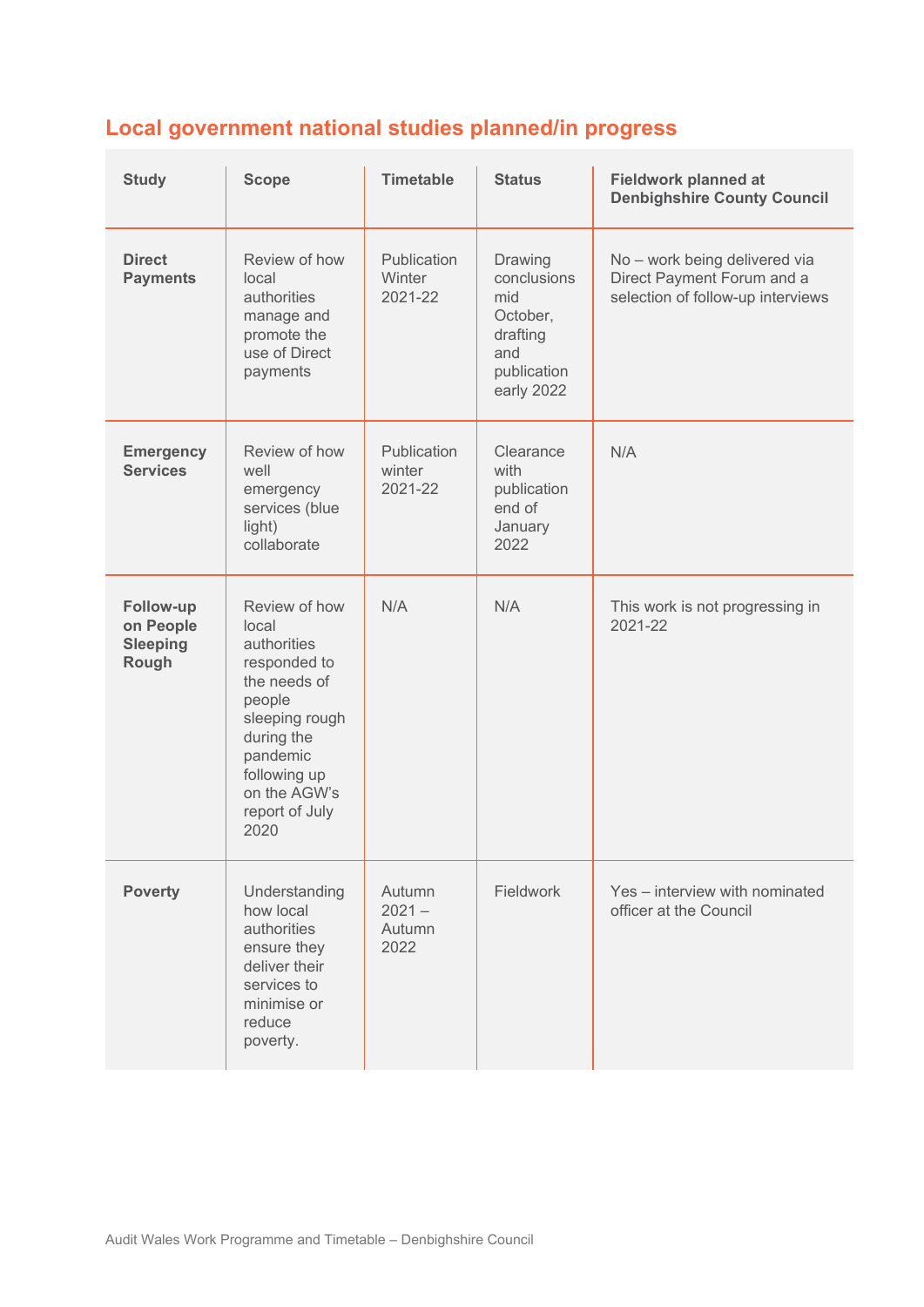| <b>Study</b>                          | <b>Scope</b>                                                                                                                | <b>Timetable</b>                     | <b>Status</b>    | <b>Fieldwork planned at</b><br><b>Denbighshire County Council</b> |
|---------------------------------------|-----------------------------------------------------------------------------------------------------------------------------|--------------------------------------|------------------|-------------------------------------------------------------------|
| <b>Social</b><br><b>Enterprises</b>   | Review of how<br>local<br>authorities are<br>supporting<br>and utilising<br>social<br>enterprises to<br>deliver<br>services | Autumn<br>$2021 -$<br>Autumn<br>2022 | <b>Fieldwork</b> | Yes – interview with nominated<br>officer at the Council          |
| <b>Community</b><br><b>Resilience</b> | Review of how<br>local<br>authorities can<br>build greater<br>resilience in<br>communities                                  | Autumn<br>$2021 -$<br>Autumn<br>2022 | Fieldwork        | Yes – interview with nominated<br>officer at the Council          |

## **Estyn**

| <b>Estyn planned work</b><br>2021-22                                       | <b>Scope</b>                                                                                                                                                                                                                                                                                                                                                                         | <b>Timetable</b>                                                                 | <b>Status</b> |
|----------------------------------------------------------------------------|--------------------------------------------------------------------------------------------------------------------------------------------------------------------------------------------------------------------------------------------------------------------------------------------------------------------------------------------------------------------------------------|----------------------------------------------------------------------------------|---------------|
| <b>Local Government</b><br><b>Education Services</b><br><b>Inspections</b> | Estyn have worked closely<br>with Directors of Education to<br>review their inspection<br>guidance for local government<br>education services to reflect<br>the experiences of the<br>pandemic. The updated<br>guidance (published on 1 July)<br>will be piloted on the first<br>inspection and feedback will<br>be sought on whether any<br>further refinements need to be<br>made. | <b>LGES</b> inspections<br>to resume from late<br>Autumn term                    | N/A           |
| <b>Curriculum Reform</b><br>thematic review                                | Regional consortia and local<br>authority support for<br>curriculum reform.                                                                                                                                                                                                                                                                                                          | Evidence collecting<br>in<br>September/October<br>- publish in early<br>February | N/A           |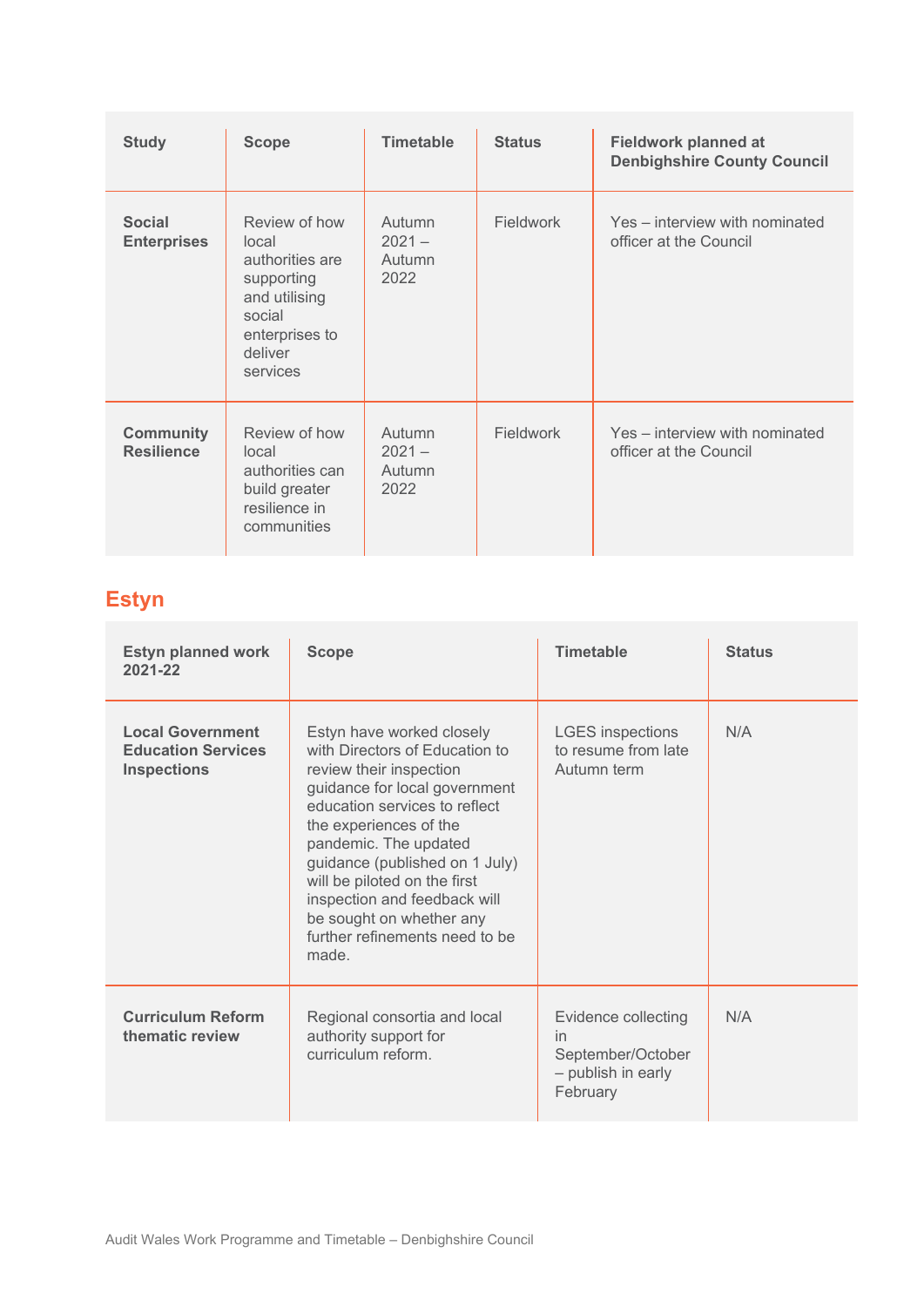# **Care Inspectorate Wales (CIW)**

| <b>CIW planned work</b><br>2021-22                | <b>Scope</b>                                                                                                                                                                                      | <b>Timetable</b>                  | <b>Status</b>                                                                                                                                                                                                      |
|---------------------------------------------------|---------------------------------------------------------------------------------------------------------------------------------------------------------------------------------------------------|-----------------------------------|--------------------------------------------------------------------------------------------------------------------------------------------------------------------------------------------------------------------|
| <b>National Assurance</b><br><b>Check 2020-21</b> | CIW has now published all<br>assurance check letters<br>CIW has published its national<br>assurance check report<br>highlighting key findings and<br>recommendations                              | Published                         | Complete                                                                                                                                                                                                           |
| Programme 2022-23                                 | CIW will run an annual<br>programme of assurance checks,<br>performance evaluation<br>inspections and risk-based<br>inspections                                                                   | April 2022 -<br><b>March 2023</b> | Planning                                                                                                                                                                                                           |
| <b>National review</b>                            | Support for disabled children and<br>their families.                                                                                                                                              | Published                         | Complete                                                                                                                                                                                                           |
| Follow-up                                         | CIW will be following up on areas<br>for improvement identified in the<br>Assurance Checks or through risk-<br>based inspection activity with<br>individual local authorities where<br>necessary. | Ongoing                           | One follow-up<br>risk-based<br>inspection has<br>occurred and is<br>due to be<br>published.<br>Two further<br>follow-up<br>assurance<br>checks have<br>occurred and are<br>due to be<br>published in due<br>course |
| Inspection                                        | Risk-based inspection activity will<br>continue where required.                                                                                                                                   | As required                       | No inspections<br>are scheduled at<br>this time (up until<br>April 2022)                                                                                                                                           |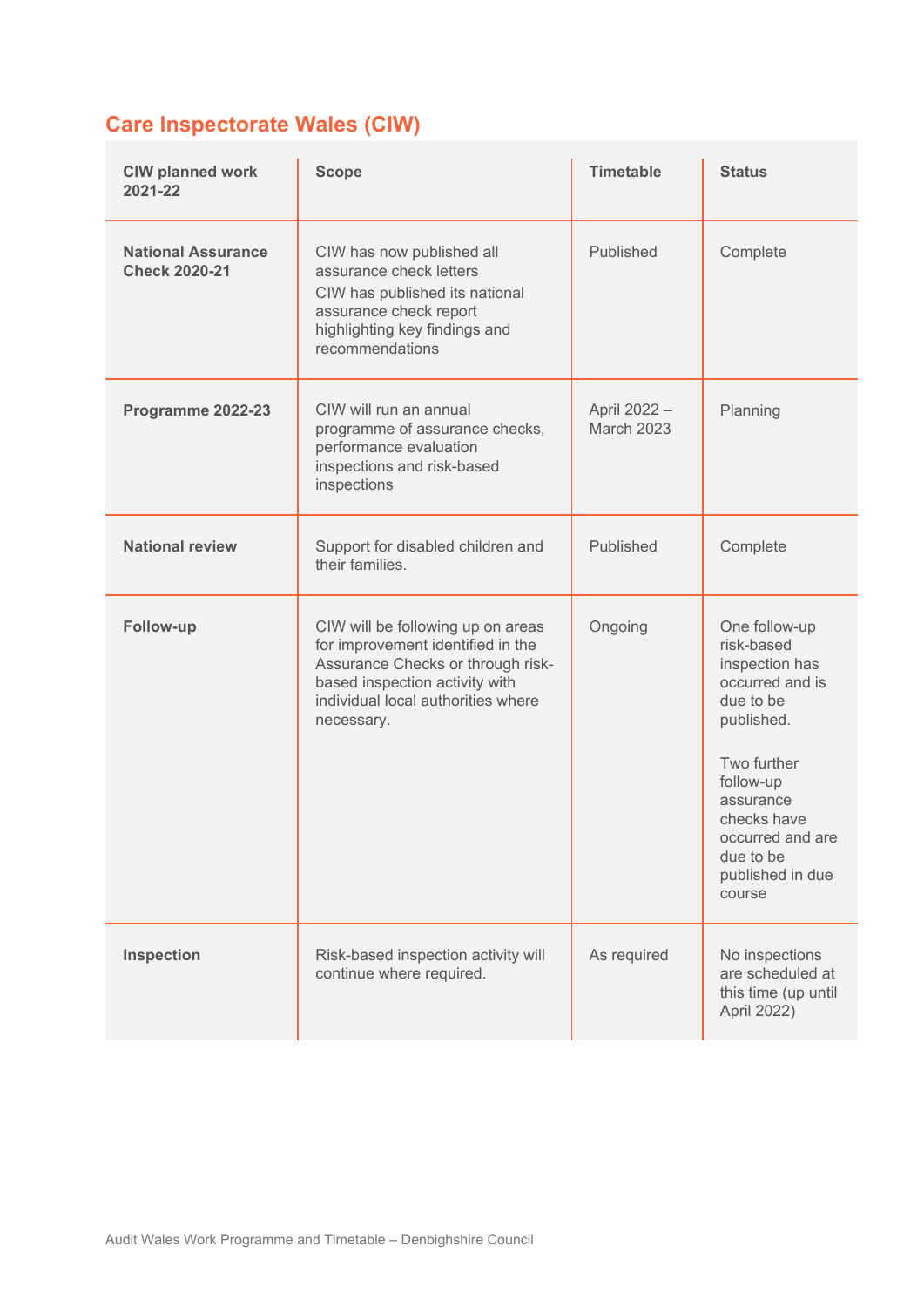| <b>CIW planned work</b><br>2021-22                                                                                                       | <b>Scope</b>                                                                                                        | <b>Timetable</b>                       | <b>Status</b> |
|------------------------------------------------------------------------------------------------------------------------------------------|---------------------------------------------------------------------------------------------------------------------|----------------------------------------|---------------|
| <b>Development</b>                                                                                                                       | CIW will continue to develop its<br>approach to inspection and review<br>of local authorities                       | April 2022                             | In progress   |
| <b>Deprivation of</b><br><b>Liberty Safeguards</b><br><b>Annual Monitoring</b><br><b>Report for Health</b><br>and Social Care<br>2020-21 | Annual monitoring report in draft<br>format currently - this is a joint<br>report with Health Inspectorate<br>Wales | December<br>2021                       | In progress   |
| <b>Annual meeting with</b><br><b>Statutory Directors</b><br>of Social Services                                                           | CIW will meet with all Directors of<br>Social Services                                                              | December<br>$2021$ and<br>January 2022 | In progress   |

### **Audit Wales national reports and other outputs published since 1 April 2021**

| <b>Report title</b>                                                                                           | Publication date and link to report |
|---------------------------------------------------------------------------------------------------------------|-------------------------------------|
| <b>Care Home Commissioning for Older People</b>                                                               | December 2021                       |
| The Welsh Government's Warm Homes<br><b>Programme</b>                                                         | November 2021                       |
| <b>Taking Care of the Carers?</b><br>How NHS bodies supported staff wellbeing<br>during the COVID-19 pandemic | October 2021                        |
| <b>Financial Sustainability of Local Government</b>                                                           | September 2021                      |
| NHS summarised accounts infographic                                                                           | September 2021                      |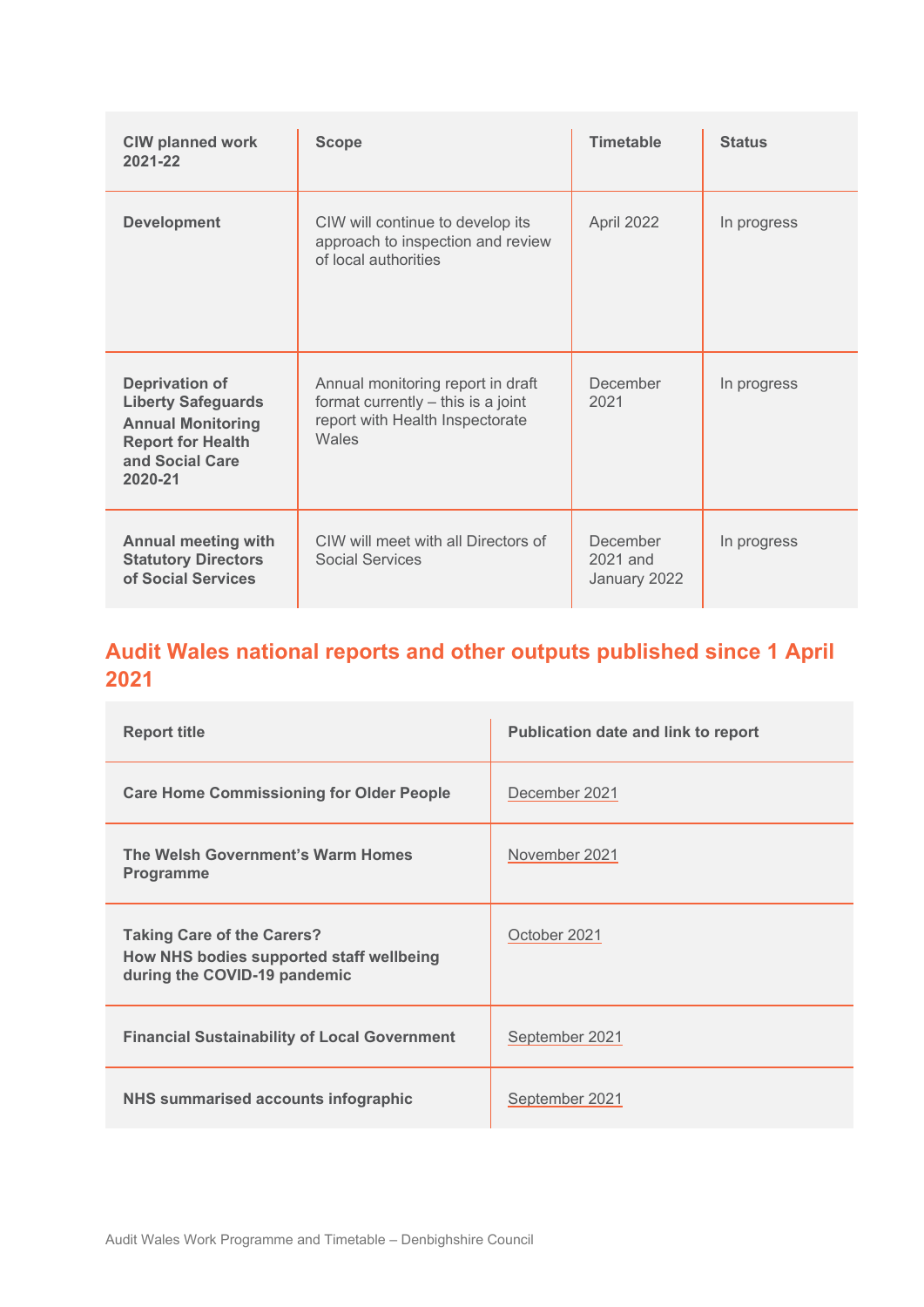| <b>Report title</b>                                                                  | <b>Publication date and link to report</b> |
|--------------------------------------------------------------------------------------|--------------------------------------------|
| Picture of Public Services <sup>1</sup>                                              | September 2021                             |
| <b>Town Centre Regeneration</b>                                                      | September 2021                             |
| <b>Student finances</b>                                                              | August 2021                                |
| NHS finances data-tool 2020-21                                                       | <b>June 2021</b>                           |
| <b>Rollout of the COVID-19 vaccination</b><br>programme in Wales                     | <b>June 2021</b>                           |
| Quality governance arrangements at Cwm Taf<br>UHB - follow-up                        | May 2021                                   |
| <b>Welsh Health Specialised Services Committee</b><br><b>Governance Arrangements</b> | May 2021                                   |
| At your Discretion - Local Government<br><b>Discretionary Services</b>               | <b>April 2021</b>                          |
| Procuring and Supplying PPE for the COVID-19<br>Pandemic                             | April 2021                                 |

<span id="page-8-0"></span><sup>1</sup> Main report published 15 September. Over the following six weeks we published five short sector commentaries: [A picture of local government,](https://www.audit.wales/publication/picture-local-government) [A picture of healthcare,](https://www.audit.wales/publication/picture-healthcare) [A picture of social care,](https://www.audit.wales/publication/picture-social-care) [A picture of](https://www.audit.wales/publication/picture-schools)  [schools,](https://www.audit.wales/publication/picture-schools) [A picture of higher and further education.](https://www.audit.wales/publication/picture-higher-and-further-education)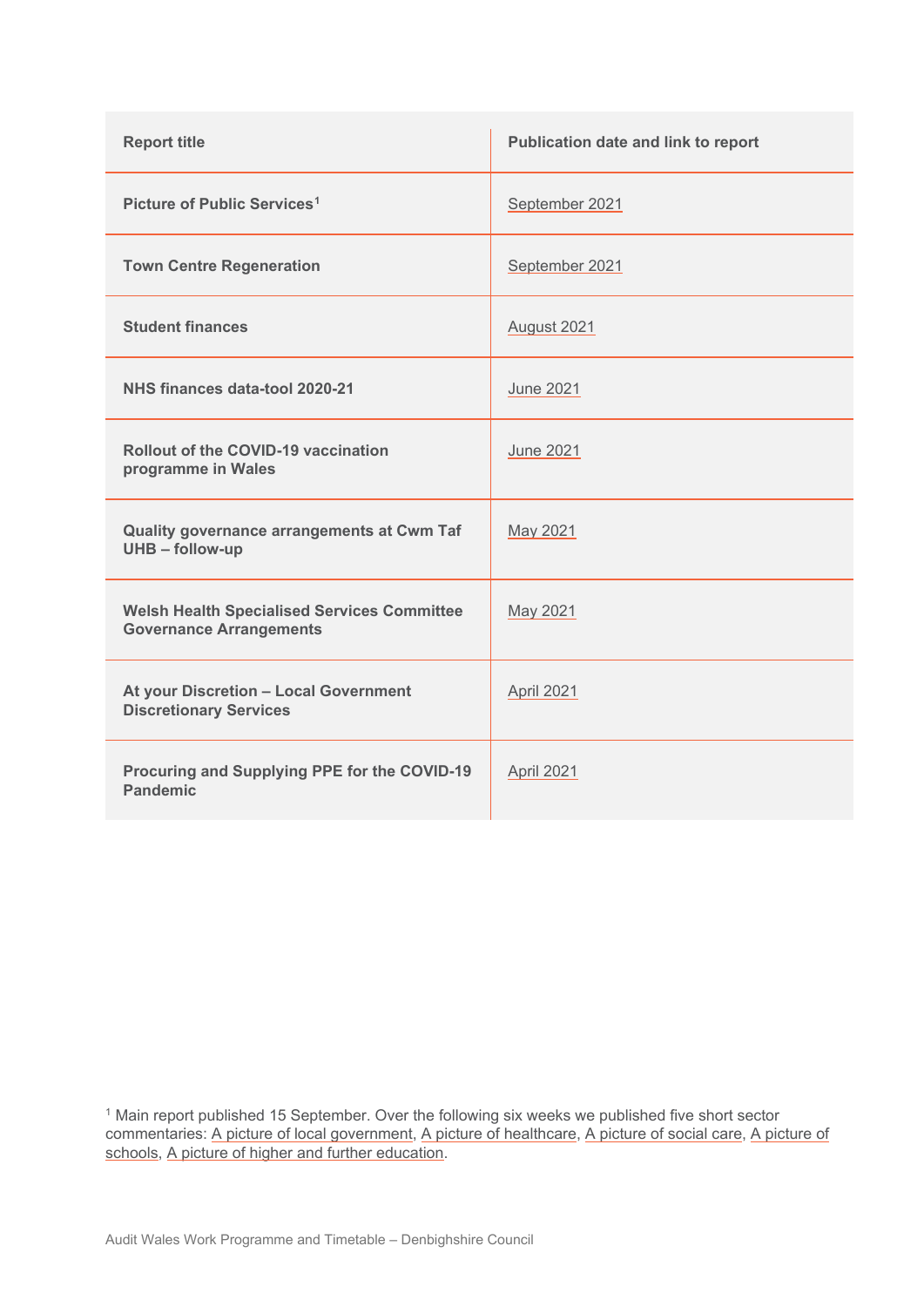### **Audit Wales national reports and other outputs due to be published during 2021-22 (and other work in progress/planned)[2](#page-9-0)**

| <b>Title</b>                                                                                       | <b>Anticipated publication date</b> |
|----------------------------------------------------------------------------------------------------|-------------------------------------|
| <b>Welsh Government accounts commentary</b>                                                        | February 2022                       |
| <b>Welsh Government setting of well-being</b><br>objectives                                        | February 2022                       |
| Unscheduled care - data tool and commentary                                                        | February/March 2022                 |
| <b>Collaborative arrangements for managing local</b><br>public health resources                    | February 2022                       |
| <b>COVID response and recovery/Welsh</b><br>Government grants management - third sector<br>support | February 2022                       |
| NHS waiting times data-tool and planned care<br>commentary                                         | March 2022                          |
| <b>Welsh Government workforce</b>                                                                  | February/March 2022                 |
| <b>Orthopaedic services</b>                                                                        | March 2022                          |
| <b>Curriculum reform</b>                                                                           | Spring 2022                         |
| <b>Equality impact assessment</b>                                                                  | Spring 2022                         |
| Climate change - baseline review                                                                   | Spring/summer 2022                  |

<span id="page-9-0"></span><sup>2</sup> We will continue to keep our plans under constant review, taking account of the evolving external environment, our audit priorities, the context of our own resourcing and the capacity of audited bodies to engage with us. This includes maintaining some flexibility so that we can respond to developments in Welsh Government policy and areas of possible interest for the new Public Accounts and Public Administration Committee.